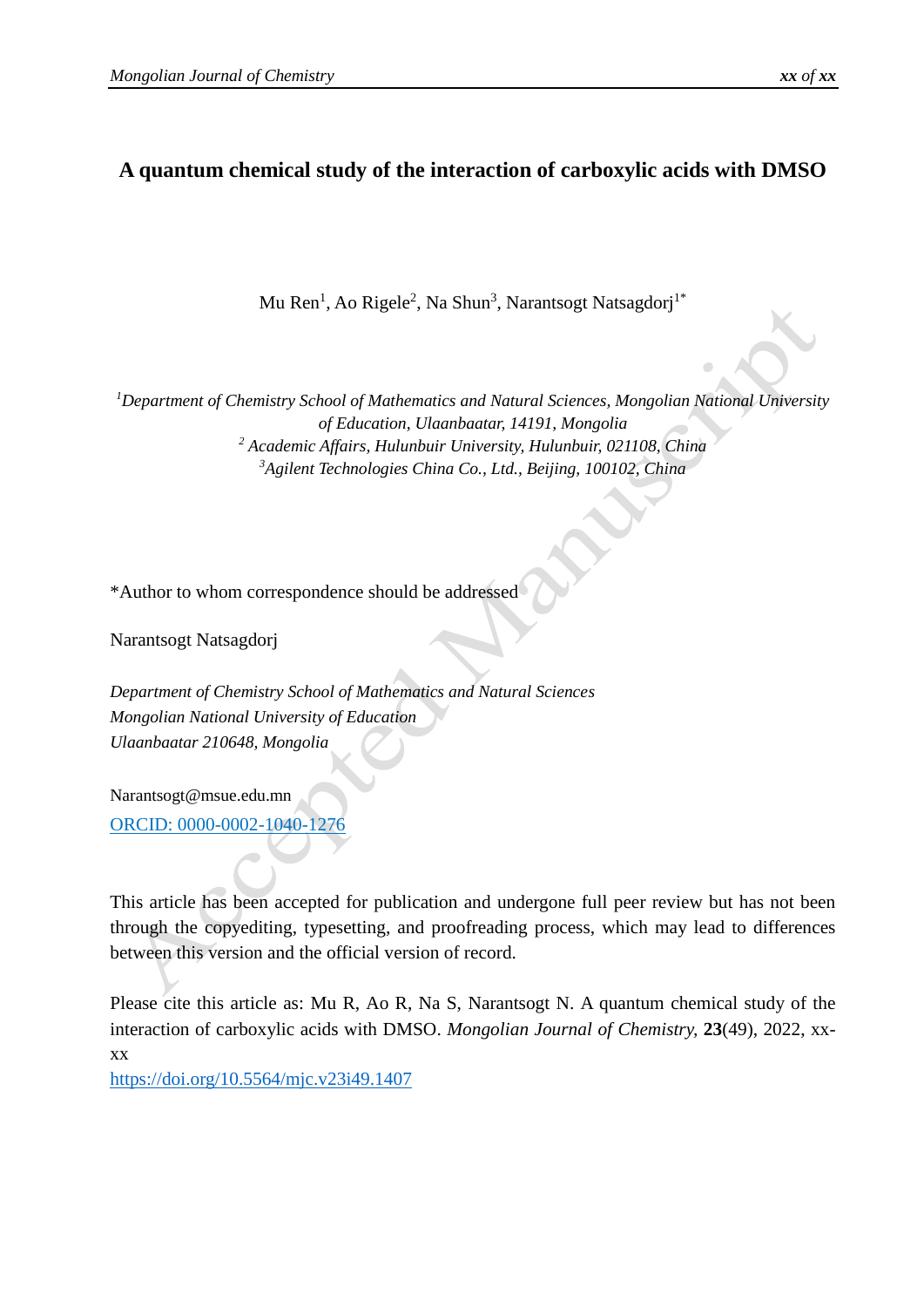# <sup>3</sup> **A Quantum chemical study of the interaction of carboxylic acids with DMSO**

Mu Ren<sup>1</sup>, Ao Rigele<sup>2</sup>, Na Shun<sup>3</sup>, Narantsogt Natsagdorj<sup>1\*</sup>

 6 *Department of Chemistry School of Mathematics and Natural Sciences, Mongolian National University of Education, Ulaanbaatar, 14191, Mongolia Academic Affairs, Hulunbuir University, Hulunbuir, 021108, China*  9 *Agilent Technologies China Co., Ltd., Beijing, 100102, China*

### 12 **ABSTRACT**

Quantum chemical computational methods, which use quantum mechanics and molecular dynamics theory, have developed rapidly in the past few decades, and quantum chemical 15 computation has penetrated almost all fields of chemistry. Hydrogen bonds are ubiquitously common weak intermolecular interactions. Moreover, the bonding mechanism of hydrogen bonds is considered to be different from that of chemical bonding. Because of the difficulty of

- 18 experimental studies, a more accurate calculation of hydrogen bonding from theory is a more convenient and direct method to understand hydrogen bonding. Density functional theory (DFT) is the most widely used general function in quantum chemical calculations, giving accurate results
- 21 for most chemical systems. In this paper, the geometries of the hydrogen-bonded dimer complex of acetic acid and DMSO was structurally optimized and potential energy surface was determined. The geometries of four related hydrogen-bonded dimer complexes were fully optimized using the
- 24 M06-2X/6-311++G (3d, 2p) exchange-correlation functional with DFT-D3(BJ) empirical dispersion correction. We found that hydrogen bonding is a mixture of electrostatic interactions and covalent bonding, and that hydrogen bonding is a kind of force with different percentages of
- 27 electrostatic and covalent character, rather than a special force independent of chemical bonding. Thus, more clearly defining our inherent classification of forces between substances provides a new perspective for our future study of weak interactions such as hydrogen bonding.
- 30 *Keywords***:** quantum chemistry, hydrogen bonding natures, acetic acid, dimethylsulfoxide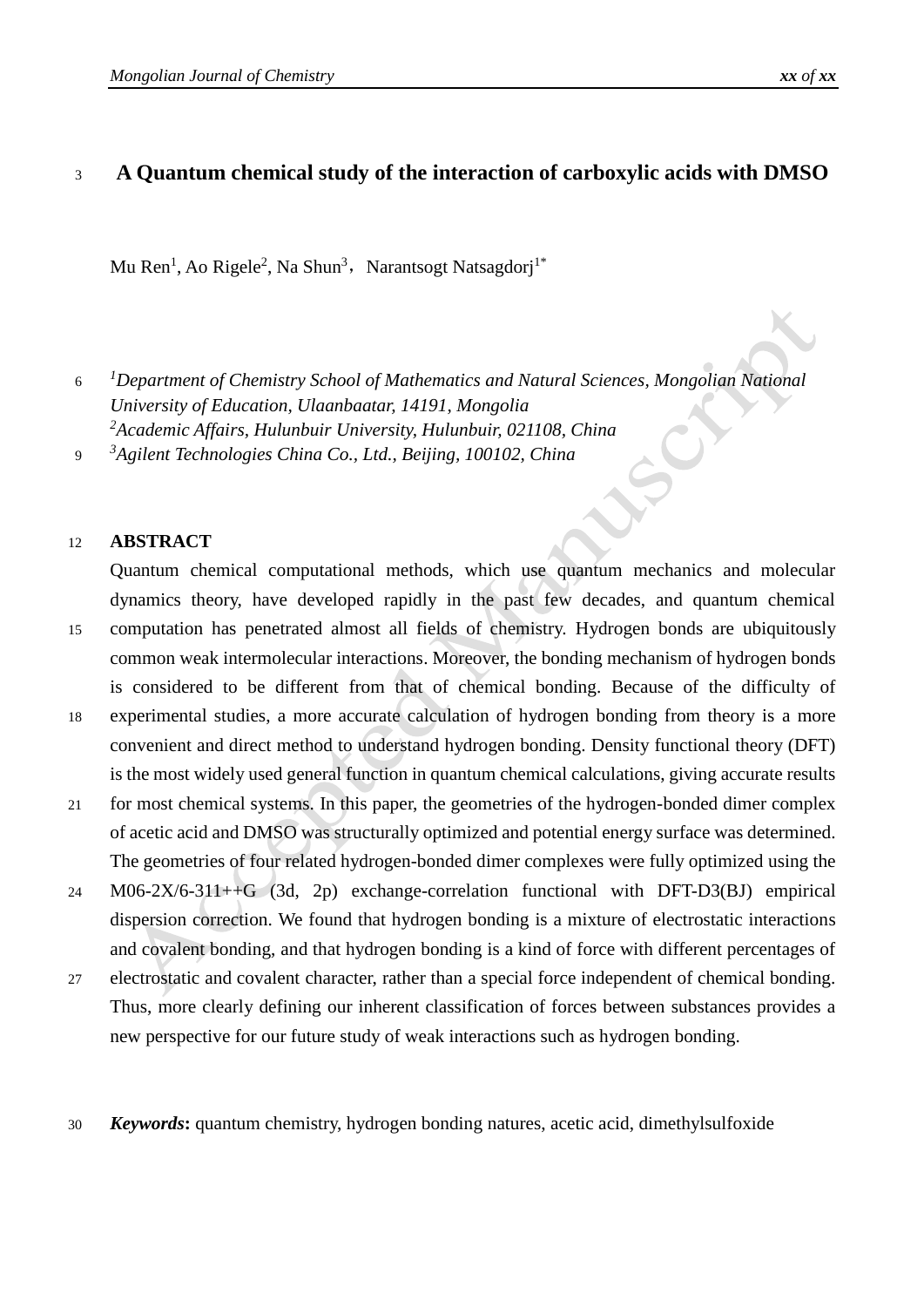#### **INTRODUCTION**

Today's high-performance computers allow for the ground-state DFT geometry optimization of 33 molecules with about 100 atoms in a single day. According to Moore's law, in 25 years the computing power will increase by a factor of 106 [1], and algorithms will improve, so advances in experimental chemistry will not be comparable to advances in computing power. Quantum 36 chemical computing will become an essential tool for studying chemical problems, even surpassing experimental observations, and by 2050, chemical research methods will be very different. Therefore, it is crucial to focus current research and future efforts on theory development. 39 Many chemical processes and biological systems operate based on weak intermolecular interactions [2], so weak intermolecular interactions have been of particular interest in chemistry [3-20], for example, in the field of gas chromatographic separations using capillary columns,

- 42 where weak intermolecular interactions play an irreplaceable role [21], We found that hydrogen bonding plays a critical role in the retention time of acetic acid(AA) when using gas chromatography to analyze short-chain fatty acids (SCFAs) dissolved in dimethyl sulfoxide
- 45 (DMSO) [22]. Hydrogen bonding is a frequent weak intermolecular interaction, similar to chemical bonding in that it is directional and saturated, while the bond energy of hydrogen bonding is much smaller than that of chemical bonding. The bonding mechanism of hydrogen bonds is
- 48 different from chemical bonds in that hydrogen bonds are a special type of the intermolecular force, dipole-dipole. The formation of hydrogen bonds involves electron donors and electron acceptors, where the electron acceptors must be positively charged hydrogen atoms [5]. A more accurate
- 51 calculation of hydrogen bonding from theory is an obvious way to understand hydrogen bonding, since experiments can be a complicating factor.

Liu *et al*. performed AIMD calculations on the structure of hydrogen bonds in liquid water [23],

- 54 Dereka *et al*. investigated (HF)<sup>2</sup> hydrogen bonding using quantum chemical calculations combined with experimental methods [24], and Alkorta *et al*. described non-covalent interactions in detail using quantum chemical calculations [25]. However, the definition of hydrogen bonding still 57 seems to be vague.
	- The focus of this paper is to present the research methods of quantum chemistry and its utility for studying hydrogen bonds. The hydrogen-bonded dimer complexes were fully optimized using the
- 60 M06-2X/6-311++G (3d, 2p) exchange-correlation function with Basis set superposition error (BSSE) [26] of DFT-D3(BJ) empirical dispersion correction [27]. The hydrogen bonding in the active site was determined using the electrostatic potential (ESP) results of the molecule; a
- 63 quantum-chemical explanation of hydrogen bonding was derived using molecular orbital theory (MO) [28, 29]; confirmation of the directionality of hydrogen bonding was determined using a potential energy surface scan; estimates and comparisons of the energy of intermolecular hydrogen
- 66 bonds in the geometries of the related 2 hydrogen-bonded dimer complexes (Formic Acid(FA)- DMSO and Trifluoroacetic acid (TFA)-DMSO) were determined using the M06-2X/6-311++G (3d, 2p) exchange-correlation function with DFT-D3(BJ) empirical dispersion correction. Based on the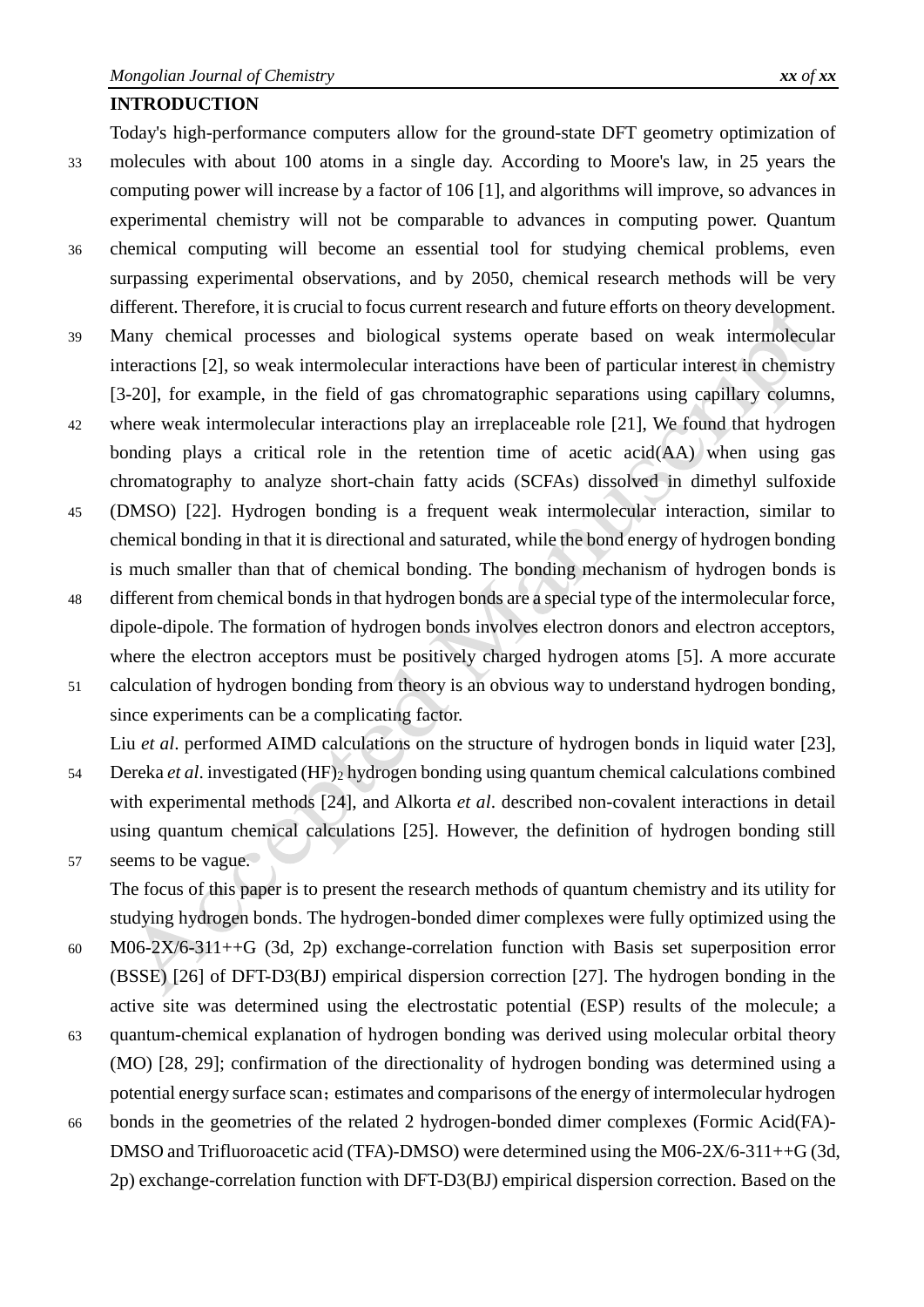69 above calculations, we propose a supplement to the traditional understanding of hydrogen bonding.

### **METHODS OF QUANTUM CHEMISTRY**

In classical mechanics, Newton's second law describes the motion of macroscopic objects. In quantum mechanics, Schrödinger proposed the fluctuation equation to describe the state of motion

- 72 of microscopic particles, which became the most fundamental equation of quantum mechanics and the theoretical basis of quantum chemical calculations [30, 31]. The time-independent Schrödinger equation can be written as:
- 

## $75 \quad \hat{H}\Psi = E\Psi$  (1)

Where  $\hat{H}$  is a Hamiltonian operator and includes all possible interactions within that system. Ψ is the wave function of the system containing all measurable information. E is the energy of the

- 78 system and the eigenvalue of the Schrödinger equation. On this basis, the traditional Hartree-Fock equation [32] or the DFT method [33-35] both seek approximations to solve the Schrödinger equation.
- 81 *Molecular modeling:* Molecular modeling is simply the theoretical methods and computational techniques used to model or simulate the behavior of molecules [36]. Each model is an approximate solution of the Schrödinger equation, which includes theoretical approaches and basis
- 84 sets. The rapid development of computer technology and rapid advances in density general function theory and molecular dynamics theory have made theoretical calculations a powerful tool for studying intermolecular forces. In 1998, the Nobel Prize in Chemistry honored quantum
- 87 chemists Pople and Kohn for their contributions to quantum chemistry. Pople's approach to quantum chemical calculations and Kohn's density functional theory are significant milestones in computational chemistry. Mhamad Chrayteh *et al*. used second-order perturbation theory (MP2),
- 90 where aldehyde hydrogen atoms strongly interact with water oxygen atoms, in the case of di- and tri-hydrates [37]. Chen Jun *et al*. used density flooding theory (DFT) and molecular dynamics (MD) simulations to study the hydration mechanism of kaolinite surfaces [38]. Bilonda and Mammino
- 93 performed calculations of intramolecular hydrogen bonding in matter using different theoretical approaches and basis sets [39]. Quantum chemical calculations played an essential role in all these studies.
- 96 Theoretically, the use of higher-level theoretical methods and more sophisticated basis sets can lead to more accurate computational results. However, this can also make the computation costly or even unattainable. Ultimately, a trade-off between computational cost and computational
- 99 accuracy needs to be made when choosing molecular simulations. In this paper, the trend or qualitative forecast of hydrogen bonding in the AA-DMSO hydrogen-bonded dimer complex was found using the Gaussian16 quantum chemistry package [40] in the DFT calculations because the
- 102 quantitative structure is not predicted.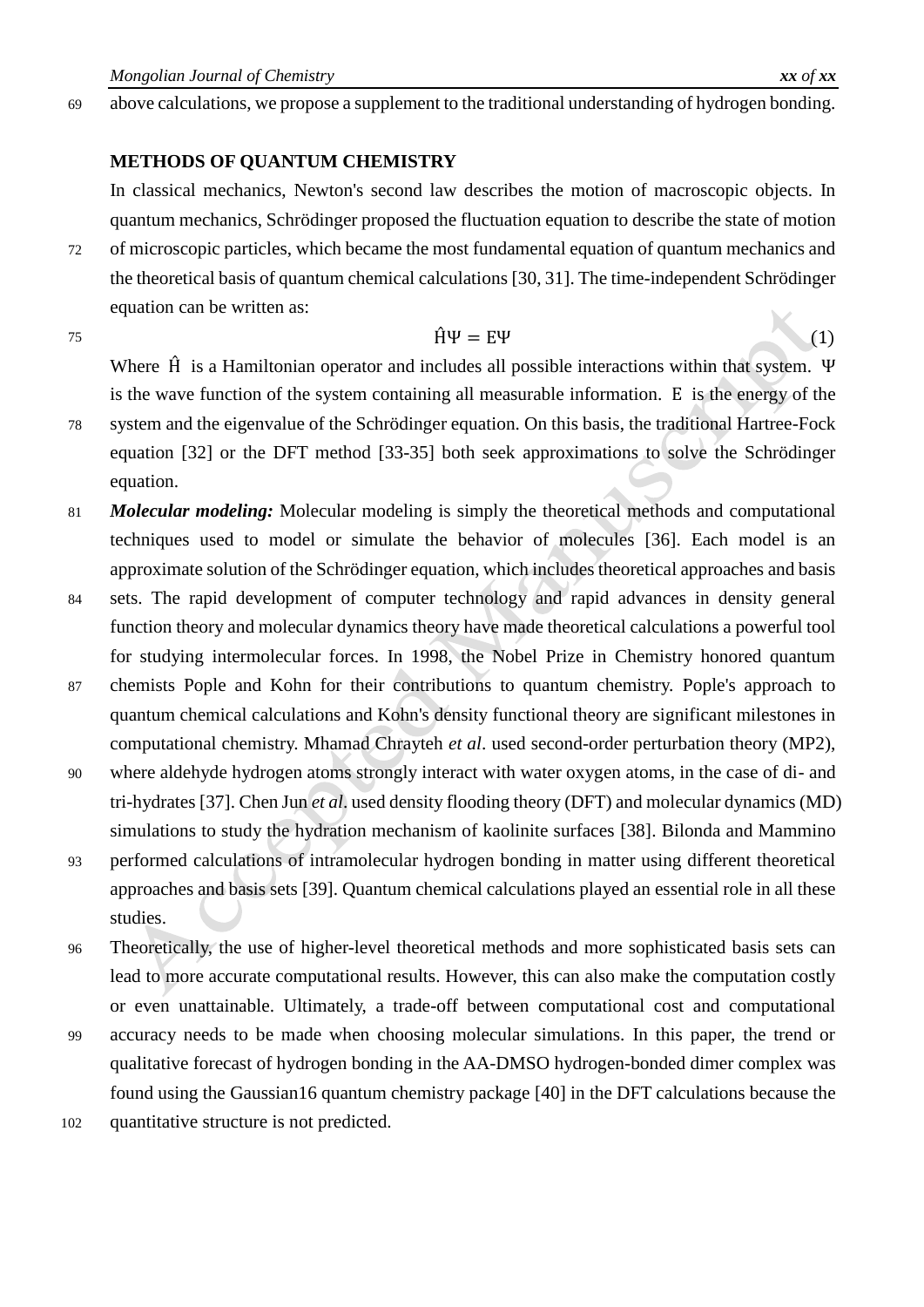<span id="page-4-1"></span>**RESULTS OF QUANTUM CHEMICAL CALCULATIONS OF HYDROGEN BONDING** *Hydrogen bonding sites - Electrostatic natures:* The carboxyl group in AA is a combination of two functional groups connected to a single carbon atom, the hydroxyl group (-OH) and the 105 carbonyl group (=O). This combination imparts unique natures to each functional group, including polarity, high electronegativity, and weak acidity. These functional groups are capable of hydrogen bonding by providing and accepting protons [41] and will produce strong hydrogen bonds with 108 the polar non-protic solvent DMSO. Quantum chemical computations provide a good characterization of the intermolecular interactions and the sites of action. In this paper, structureoptimization and frequency calculations were performed separately for the AA molecule and the

- 111 DMSO molecule using the M062X/6-311++G(3d,2p) [42, 43] method and the DFT-D3BJ [27] dispersion correction, which includes NBO [44] analysis and characterization of the hydrogen bonding sites between the solvent AA molecule and the DMSO molecule. The absence of
- 114 imaginary frequencies is the end of the structural optimization-stable structure. In [Fig.](#page-4-0) 1, the different colors on the molecular surface correspond to the qualitative size of the surface electrostatic potential (ESP). Regions colored in red indicate the ESP is negative: electrons
- 117 concentrate more in these locations and positively charged particles have stronger interactions. Regions colored in blue indicate the ESP is positive: negatively charged particles more favorably interact in these locations [45]. The maximum positive ESP value of the AAmolecule concentrates
- 120 in the upper portion of the carboxyl functional group (-OH), while the upper region of the S=O in the DMSO molecule has a negative ESP value; these two regions produce hydrogen bonding [46]. Using the ESP results, the AA molecule and DMSO molecule follow the placement of [Fig.](#page-4-0) 1.
- 123



Fig. 1. The hydrogen bonding site of AA with DMSO

<span id="page-4-0"></span>126

ESP has been a popular function for revealing electrostatic interactions between substances [47]. We chose the FA-DMSO hydrogen-bonded dimer complex, which is similar to the AA-DMSO 129 hydrogen-bonded dimer complex. We performed ESP computations, and the results were in concordance with the results of Rohmann's study [48]. We also performed ESP calculations for hydrogen-bonded dimer complexes of AA with N-methyl-pyrrolidone (NMP) and AA-132 dimethylformamide (DMF) (Fig. 2), both of which are polar, non-protic solvents with similar dipole moments to DMSO [49]. The results and hydrogen bonding interaction sites are consistent with the results of Mu [50] and Safonova [51] *et al*. ESP accurately shows the hydrogen bonding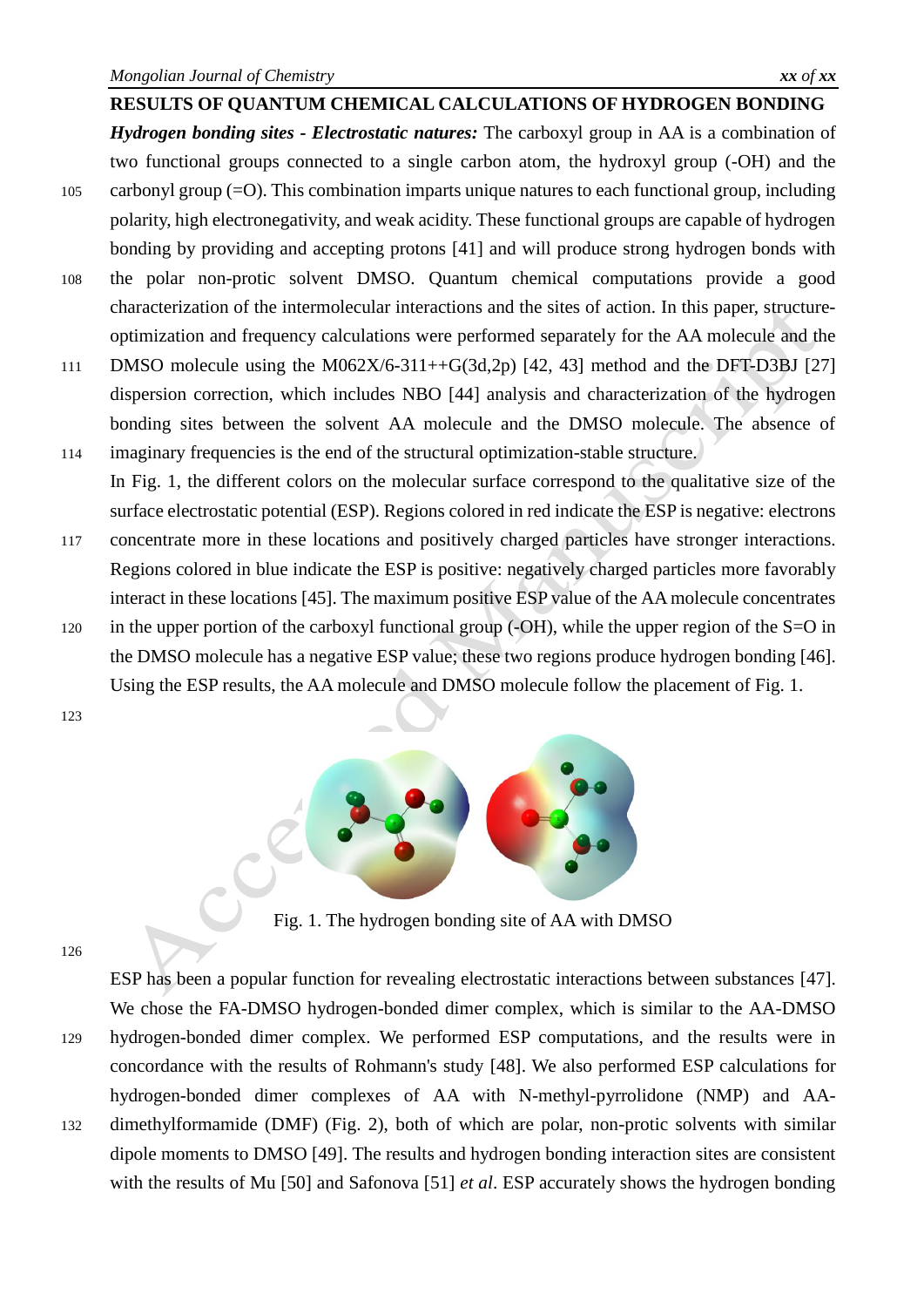### 135 action sites and effectively illustrates the electrostatic nature of hydrogen bonding.



Fig. 2. Hydrogen bonding sites for similar hydrogen-bonded dimer complex of AA and DMSO

138

*Covalent nature of hydrogen bonds:* **HOMO/LUMO Interaction**: HF is a typical hydrogen bonding system, and the structure-optimized geometry of the  $(HF)_2$  hydrogen bonding system 141 according to previous reports [52-54] and using the computations of section [0](#page-4-1) is shown in [Fig.](#page-5-0) [3\(](#page-5-0)b). The angles of F-H...F-H are  $\theta_1 = 113^\circ$  and  $\theta_2 = 7.6^\circ$ , and the four atoms not in a straight line, which matches the action site characterized by the ESP results of HF. However, the angle of action 144 does not follow the results of the ESP [\(Fig.](#page-5-0) 3 (a)), and our computations are consistent with the studies of Řezac [54] and Howard [55].





Fig. 3. Hydrogen bonding of  $(HF)_2$ 

<span id="page-5-0"></span>147 a. Site and direction of  $(HF)_2$  interaction presumed by ESP, b. Hydrogen bonding angle of  $(HF)_2$ 

Frontier molecular orbital theory, which incorporates highest occupied molecular orbital (HOMO) 150 and lowest unoccupied molecular orbital (LUMO) calculations, is an important indicator for chemical reactions [56]. The formation of covalent bonds is the redistribution of electrons in the orbitals of frontier molecules when satisfying certain conditions [57, 58]. Following the 153 arrangement of the AA-DMSO hydrogen-bonded dimer complex according to the hydrogen bonding sites, we used the calculation method in sectio[n 0](#page-4-1) for structure optimization and frequency calculations. During the mapping of its molecular orbitals, we were able to determine the covalent

156 natures of the AA-DMSO hydrogen bonding: the redistribution of electrons in the AA molecule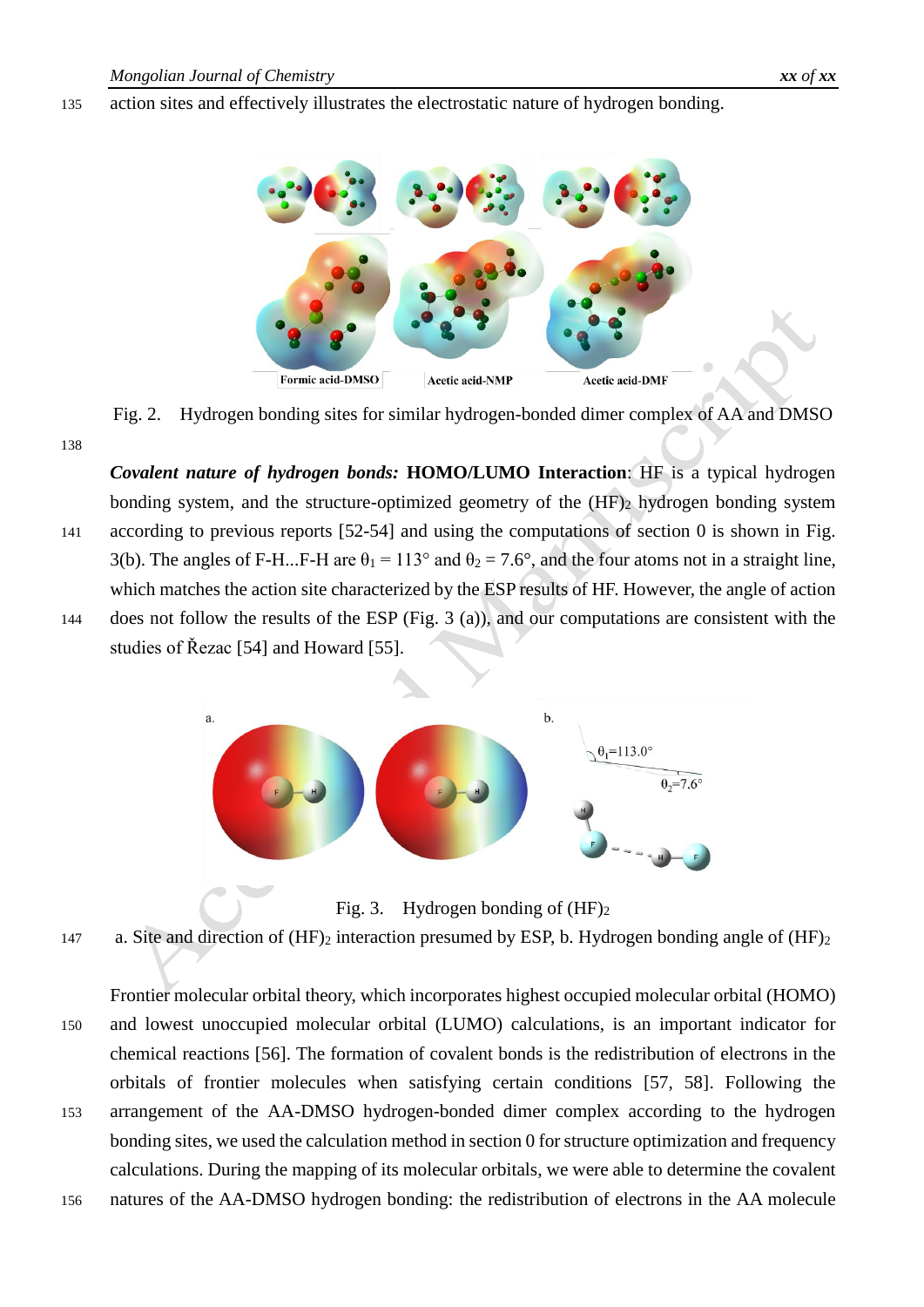

<span id="page-6-0"></span>Fig. 4. Hydrogen bonding associated molecular orbitals of the AA-DMSO hydrogen-bonded 162 dimer complex

a. LUMO+3 of the AA molecule, b. HOMO-4 of the AA- DMSO hydrogen-bonded dimer complex c. HOMO-1 of DMSO molecule

- 165 According to the above results, we cannot explain the hydrogen bonding energy by van der Waals gravity and chemical bonding gravity alone [59], nor can we explain the hydrogen bonding angle of (HF)<sup>2</sup> by electrostatic interactions alone, since the van der Waals force is also an electrostatic 168 interaction, and electrostatic interactions will only place the four atoms of  $(HF)_2$  in a straight line.
- The results of Wolters [60] for hydrogen bonding between compounds containing halogens and our quantum chemical calculations indicate the involvement of covalent bonds in the hydrogen
- 171 bonding interaction.

*Directionality of hydrogen bonding*: Potential energy surface (PES) determination is one of the central concepts in quantum chemical calculations. According to the Born-Oppenheimer

- 174 approximation, a PES is a mathematical or graphical relationship between the energy of a molecule (or collection of molecules) and its geometry [61], and we can represent the energy of a system as a function of geometric coordinates. We performed a PES scan of the AA-DMSO hydrogen-
- 177 bonded dimer complex using the calculation method in Section [0.](#page-4-1) In order to obtain the surface in three-dimensional space to identify the directionality of the hydrogen bonds, the quantum chemical calculation selects only two variables: the hydrogen bond length L and its angle  $\theta$  [\(Fig.](#page-7-0) 5(a)), so
- 180 the energy E of the system is a function of L and  $\theta$ .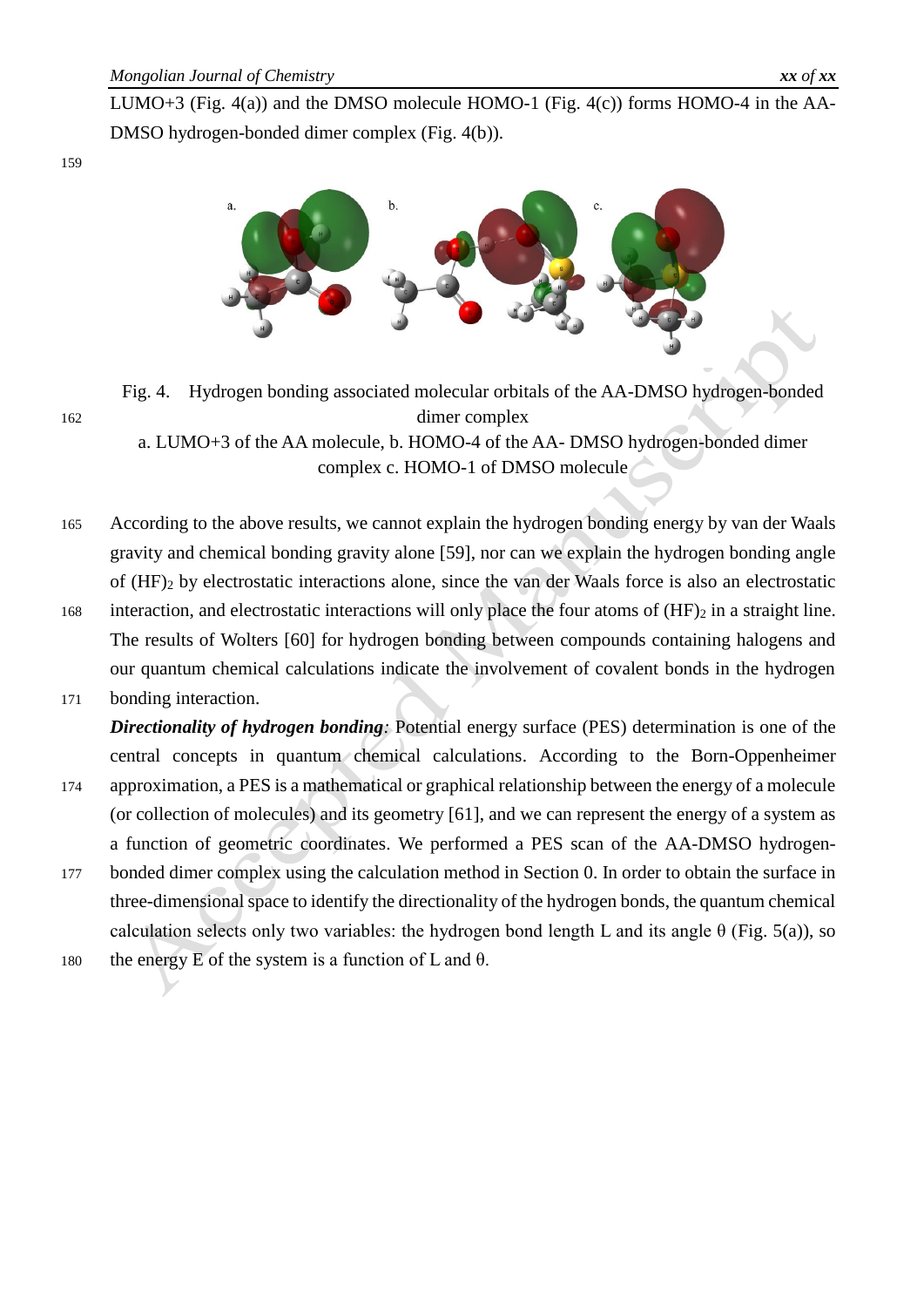

<span id="page-7-0"></span>Fig. 5. Hydrogen bonding and three-dimensional PES of the AA-DMSO hydrogen-bonded dimer complex

183 a. Hydrogen bond length L and angle θ of the AA-DMSO hydrogen-bonded dimer complex b. Hydrogen bonding PES of the AA-DMSO hydrogen-bonded dimer complex

[Fig.](#page-7-0) 5(b) shows the 3D PES of the system energy variation with hydrogen bond length L and angle 186 θ. When the angle θ tends to 180° and the bond length L tends to 1.6 Å, the energy of the AA-DMSO hydrogen-bonded dimer complex decreases, indicating that the AA-DMSO hydrogenbonded dimer complex is more stable and the hydrogen bond strength is stronger [62-65], further 189 indicating the hydrogen bond is directional.

- Directionality is an essential indicator of covalent bonds. The strength of covalent bonds between atoms is strongly dependent on an angle [66]. The three-dimensional PES of the AA-DMSO 192 hydrogen-bonded dimer complex demonstrate the directionality of hydrogen bonds and also indicate that hydrogen bonds have covalent nature.
- **Estimates of the Energy of Intermolecular Hydrogen Bonds:** Estimates of the energy of 195 intermolecular hydrogen bonds can be characterized in several ways, of which the binding energy (BE) is one of the most important quantities. The BE, as used herein, is equivalent to the "interaction energy" between two monomers in complex geometry. Quantum chemistry has 198 become a routine and reliable method for estimating the BE of various hydrogen bonds [67]. For
- example, a study evaluated the performance of DFT generalized functions in calculating the binding energy of furan clusters. The results showed that the functionals M05-2X and M06 are 201 recommended for further affordable investigations of the furan clusters [68].

In this section, the geometries of all three hydrogen-bonded dimer complexes [\(](#page-8-0)

[Table](#page-8-0) 1) were fully optimized using the M06-2X exchange-correlation functional with DFT-D3(BJ) 204 empirical dispersion correction. For fully characterizing hydrogen bond interactions, we have utilized many other quantum chemical calculations in addition to BEs, such as the hydrogen bond length, the NPA charges of the atoms at the ends of the hydrogen bonds, and ESP.

207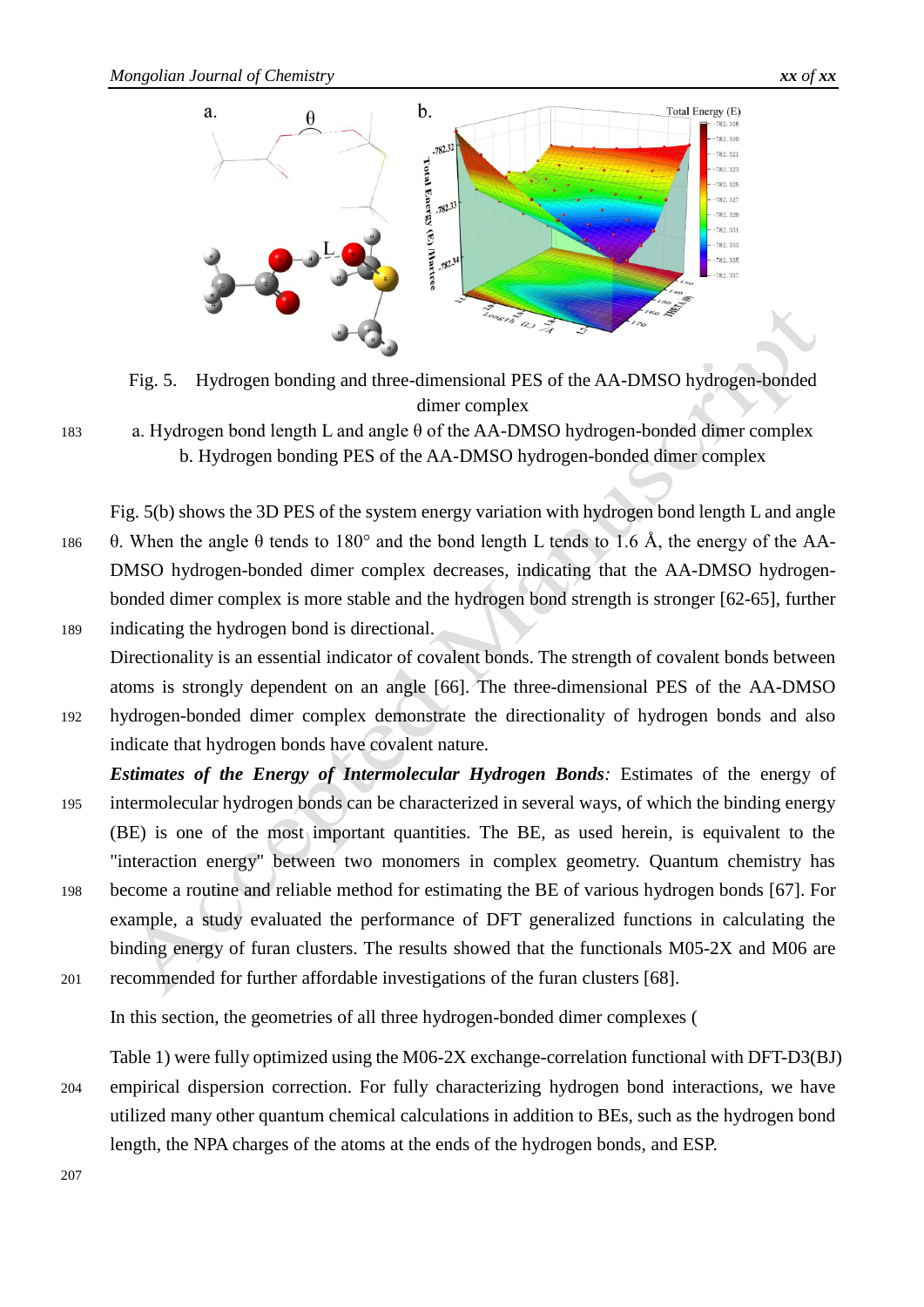

Fig. 6. ESP for FA, AA, and TFA and the NPA charge of the hydrogen atoms of FA, AA, and 210 TFA involved in hydrogen bonding



Fig. 7. Hydrogen bond lengths of FA—DMAO, AA-DMSO, and TFA-DMSO

<span id="page-8-0"></span>213

Table 1. NPA charges of hydrogen bond atoms, hydrogen bond length, and energy

| Project                      | <b>FA-DMSO</b> | <b>AA-DMSO</b> | <b>TFA-DMSO</b> |
|------------------------------|----------------|----------------|-----------------|
| NPA charge (H atom)*         | 0.490          | 0.492          | 0.502           |
| NPA charge (O atom)*         | $-1.015$       | $-1.015$       | $-1.015$        |
| Hydrogen bond length<br>(Å)  | 1.587          | 1.618          | 1.490           |
| Hydrogen bond BE<br>(kJ/mol) | $-61.743$      | $-59.079$      | $-73.955$       |

\*NPA charge (H atom) is the NPA charge of the hydrogen atoms of FA, AA and TFA involved in 216 hydrogen bonding.

\*NPA charge (O atom) is the NPA charge of the oxygen atoms of DMSO involved in hydrogen bonding.

219 Using correlations between various well-known hydrogen bond-related quantum chemical calculations and estimated BE values, we have shown that each of these quantum chemical calculations has its own ability to characterize the strength of hydrogen bond interactions. Our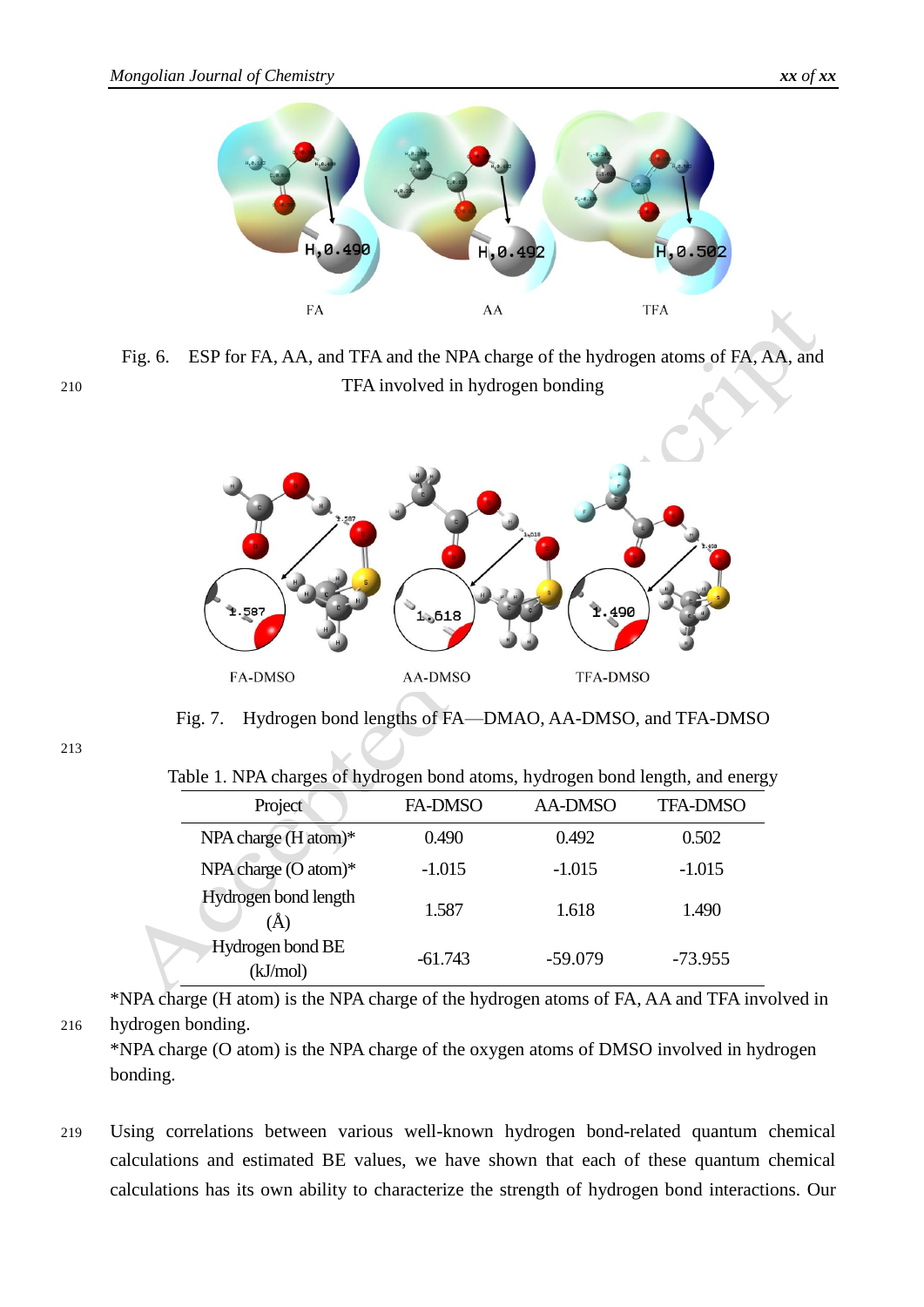- 222 calculations have revealed that the higher the NPA charge difference of the hydrogen bond terminal atoms, the shorter the bond length. Additionally, larger hydrogen bond energy is observed with lower electron density of the electron acceptor as determined by ESP. We found from the strong
- 225 hydrogen-bonded dimeric complexes that the electron acceptor of the hydrogen atom all contain atoms or groups of atoms with high electronegativity.

#### **CONCLUSION**

In the work presented here, we have performed DFT calculations for the AA-DMSO hydrogen-228 bonded dimer complex using ESP, HOMO/LUMO, PES, and estimated and compared the energy of hydrogen bonds of four related hydrogen-bonded dimer complexes. The quantum chemical calculations have revealed the natures of hydrogen bonding in the AA-DMSO hydrogen-bonded

- 231 dimer complex: electrostatic interaction is the main factor in the generation of hydrogen bonds, and the ESP can characterize the site of action of hydrogen bonds; the redistribution of electrons in molecular orbitals provides hydrogen bonding with a significant degree of chemical bonding
- 234 character, which is one of the reasons why the hydrogen bonding energy is between chemical bonding and van der Waals forces, and the directionality of hydrogen bonding revealed by PES, and estimates of the energy of intermolecular hydrogen bonds is also consistent with this finding.
- 237 Different interactions link the atoms in a compound, and these links do not have a clear demarcation line, but can be considered a mixture of multiple interactions. Therefore, on the premise that hydrogen bonding is a mixture of electrostatic interactions and covalent character, 240 further in-depth study of the percentage of each interaction force is of more practical research
- 

### **REFERENCES**

significance than classifying hydrogen bonds.

1. Grimme S, Schreiner PR. Computational chemistry: the fate of current methods and future challenges. Angewandte Chemie International Edition. 2018;57(16):4170-6. https://doi.org/10.1002/anie.201709943

2. Tien HT, Ottova-Leitmannova A. Planar Lipid Bilayers (BLM's) and Their Applications. Elsevier; 2003.

3. Latimer WM, Rodebush WH. Polarity and ionization from the standpoint of the Lewis theory of valence. Journal of the American Chemical Society. 1920;42(7):1419-33. https://doi.org/10.1021/ja01452a015

4. Van Doren JB. Valence and the structure of atoms and molecules (Lewis, GN). ACS Publications; 1967. https://doi.org/10.1021/ed044pA82

5. Arunan E, Desiraju GR, Klein RA, Sadlej J, Scheiner S, Alkorta I, et al. Definition of the hydrogen bond (IUPAC Recommendations 2011). Pure and applied chemistry. 2011;83(8):1637- 41. https://doi.org/10.1351/PAC-REC-10-01-02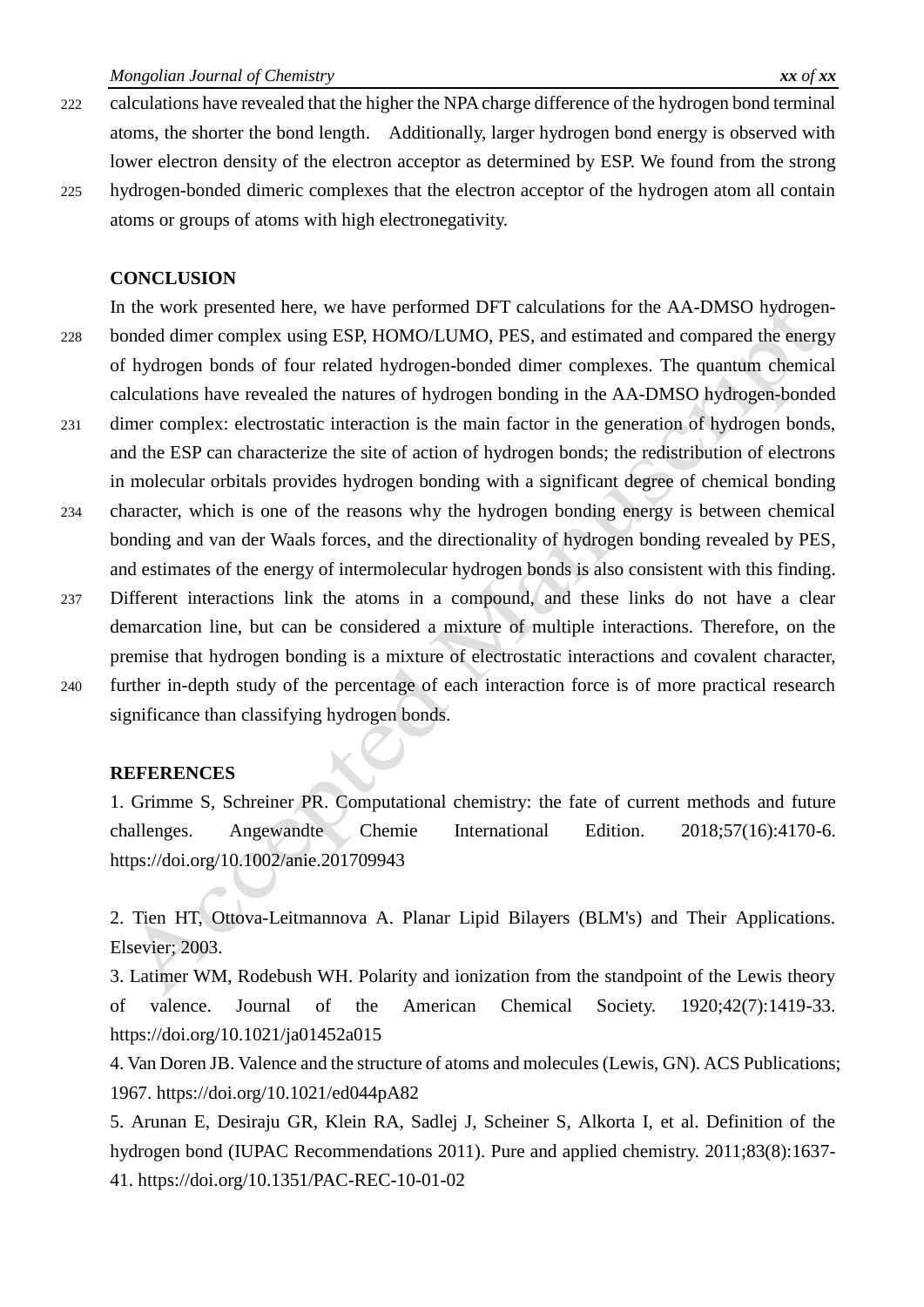6. Etter MC, MacDonald JC, Bernstein J. Graph-set analysis of hydrogen-bond patterns in organic crystals. Acta Crystallographica Section B: Structural Science. 1990;46(2):256-62. https://doi.org/10.1107/S0108768189012929

7. Taylor R, Kennard O. Hydrogen-bond geometry in organic crystals. Accounts of chemical research. 1984;17(9):320-6. https://doi.org/10.1021/ar00105a004

8. Stillinger FH. Water revisited. science. 1980;209(4455):451-7. https://doi.org/10.1126/science.209.4455.451

9. Diercksen GH, Kraemer WP, Roos BO. SCF-CI studies of correlation effects on hydrogen bonding and ion hydration. Theoretica chimica acta. 1975;36(4):249-74. https://doi.org/10.1007/BF00549690

10. Carroll MT, Bader RF. An analysis of the hydrogen bond in BASE-HF complexes using the theory of atoms in molecules. Molecular Physics. 1988;65(3):695-722. https://doi.org/10.1080/00268978800101351

11. Huggins ML. 50 Years of hydrogen bond theory. Angewandte Chemie International Edition in English. 1971;10(3):147-52. https://doi.org/10.1002/anie.197101471

12. Pauling L, Brockway LO. The structure of the carboxyl group: I. The investigation of formic acid by the diffraction of electrons. Proceedings of the National Academy of Sciences of the United States of America. 1934;20(6):336. https://doi.org/10.1073/pnas.20.6.336

13. Wu S. Polymer interface and adhesion. Routledge; 2017. https://doi.org/10.1201/9780203742860

14. Riel AMS, Rowe RK, Ho EN, Carlsson A-CC, Rappé AK, Berryman OB, et al. Hydrogen bond enhanced halogen bonds: a synergistic interaction in chemistry and biochemistry. Accounts of chemical research. 2019;52(10):2870-80. https://doi.org/10.1021/acs.accounts.9b00189

15. Karas LJ, Wu CH, Das R, Wu JIC. Hydrogen bond design principles. Wiley Interdisciplinary Reviews: Computational Molecular Science. 2020;10(6):e1477. https://doi.org/10.1002/wcms.1477

16. Gibb BC. The centenary (maybe) of the hydrogen bond. Nature Publishing Group; 2020. https://doi.org/10.1038/s41557-020-0524-2

17. Niemann T, Strate A, Ludwig R, Zeng HJ, Menges FS, Johnson MA. Cooperatively enhanced hydrogen bonds in ionic liquids: closing the loop with molecular mimics of hydroxyfunctionalized cations. Physical Chemistry Chemical Physics. 2019;21(33):18092-8. https://doi.org/10.1039/C9CP03300A

18. Mishra KK, Borish K, Singh G, Panwaria P, Metya S, Madhusudhan M, et al. Observation of an Unusually Large IR Red-Shift in an Unconventional S-H••• S Hydrogen-Bond. The Journal of Physical Chemistry Letters. 2021;12(4):1228-35. https://doi.org/10.1021/acs.jpclett.0c03183

19. Mishra KK, Singh SK, Ghosh P, Ghosh D, Das A. The nature of selenium hydrogen bonding: gas phase spectroscopy and quantum chemistry calculations. Physical Chemistry Chemical Physics. 2017;19(35):24179-87. https://doi.org/10.1039/C7CP05265K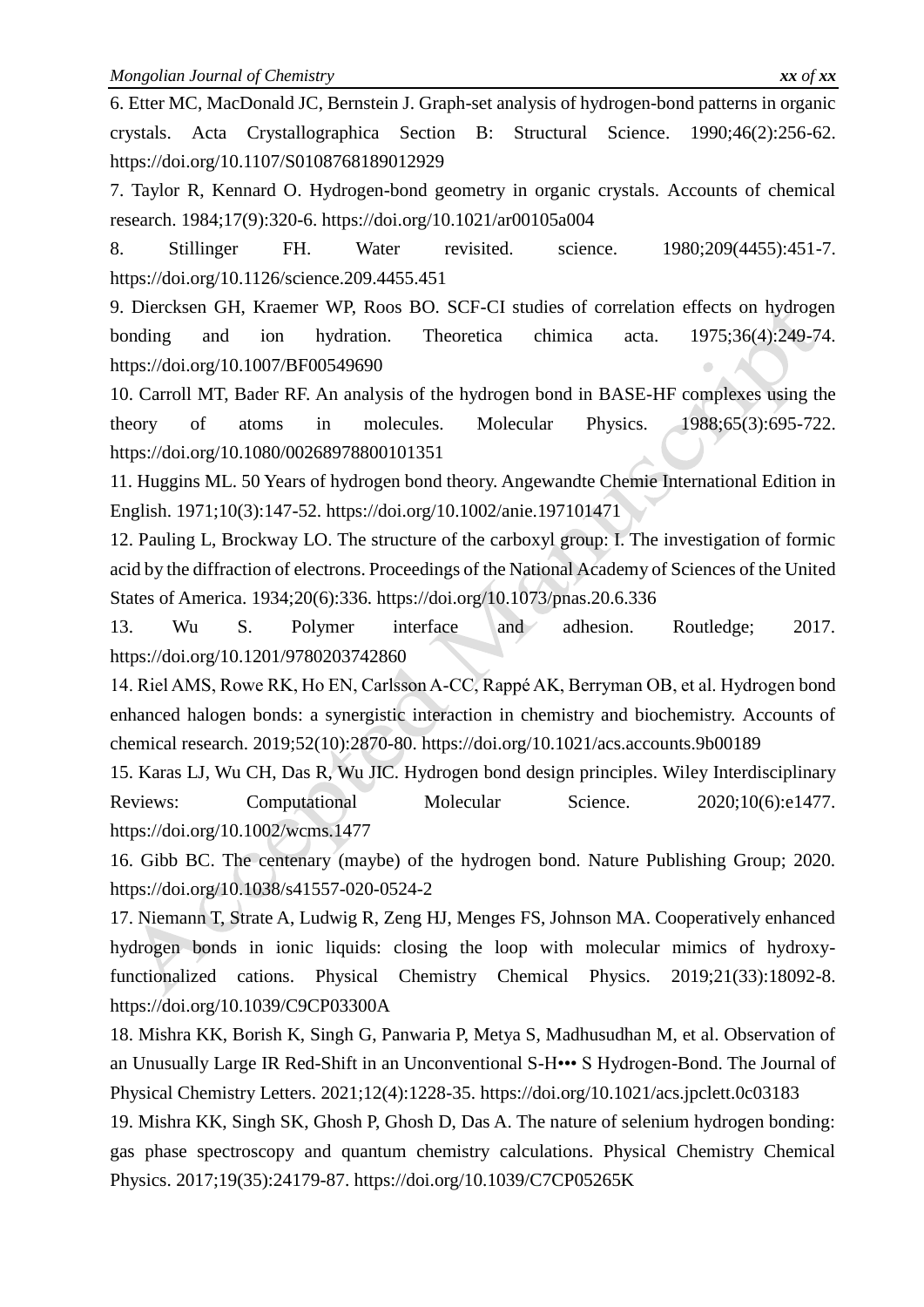20. Scheiner S. The Hydrogen Bond: A Hundred Years and Counting. Journal of the Indian Institute of Science. 2020;100(1):61-76. https://doi.org/10.1007/s41745-019-00142-8

21. Dai ZY, Chen WH, Zhou H, Yang HY. [Studies on quantitative chromatographic retentionstructure relationships]. Se pu = Chinese Journal of Chromatography. 2000 Mar;18(2):125-127. PMID: 12541586.

22. Ren M, Natsagdorj N, Shun N. Influence and Mechanism of Polar Solvents on the Retention Time of Short-Chain Fatty Acids in Gas Chromatography. Separations. 2022;9(5):124. https://doi.org/10.3390/separations9050124

23. MU R, NA S, NARANTSOGT N, LI C-J. Effect of Dimethyl Sulfoxide on the Retention Time of Acetic Acid in Gas Chromatography and Its Mechanism. Chinese Journal of Applied Chemistry. 2022;39(5):852-4. https://doi.org/10.19894/j.issn.1000-0518.210175

24. Liu J, He X, Zhang JZ, Qi L-W. Hydrogen-bond structure dynamics in bulk water: insights from ab initio simulations with coupled cluster theory. Chemical science. 2018;9(8):2065-73. https://doi.org/10.1039/C7SC04205A

25. Dereka B, Yu Q, Lewis NH, Carpenter WB, Bowman JM, Tokmakoff A. Crossover from hydrogen to chemical bonding. Science. 2021;371(6525):160-4. https://doi.org/10.1126/science.abe1951

26. Alkorta I, Elguero J, Frontera A. Not only hydrogen bonds: Other noncovalent interactions. Crystals. 2020;10(3):180. https://doi.org/10.3390/cryst10030180

27. Boys SF, Bernardi F. The calculation of small molecular interactions by the differences of separate total energies. Some procedures with reduced errors. Molecular Physics. 1970;19(4):553- 66. https://doi.org/10.1080/00268977000101561

28. Grimme S, Ehrlich S, Goerigk L. Effect of the damping function in dispersion corrected density functional theory. Journal of computational chemistry. 2011;32(7):1456-65. https://doi.org/10.1002/jcc.21759

29. Mulliken RS. The interpretation of band spectra part III. Electron quantum numbers and states of molecules and their atoms. Reviews of modern physics. 1932;4(1):1. https://doi.org/10.1103/RevModPhys.4.1

30. Hund F. Allgemeine quantenmechanik des atom-und molekelbaues. Quantentheorie. Springer; 1933. p. 561-694. https://doi.org/10.1007/978-3-642-52619-0\_4

31. Bartlett RJ, Musiał M. Coupled-cluster theory in quantum chemistry. Reviews of Modern Physics. 2007;79(1):291. https://doi.org/10.1103/RevModPhys.79.291

32. Lowdin P-O. Advances in quantum chemistry. Academic Press; 1979.

33. Slater J. Magnetic effects and the Hartree-Fock equation. Physical Review. 1951;82(4):538. https://doi.org/10.1103/PhysRev.82.538

34. Hohenberg P, Kohn W. Inhomogeneous electron gas. Physical review. 1964;136(3B):B864. https://doi.org/10.1103/PhysRev.136.B864

35. Kohn W, Sham LJ. Self-consistent equations including exchange and correlation effects.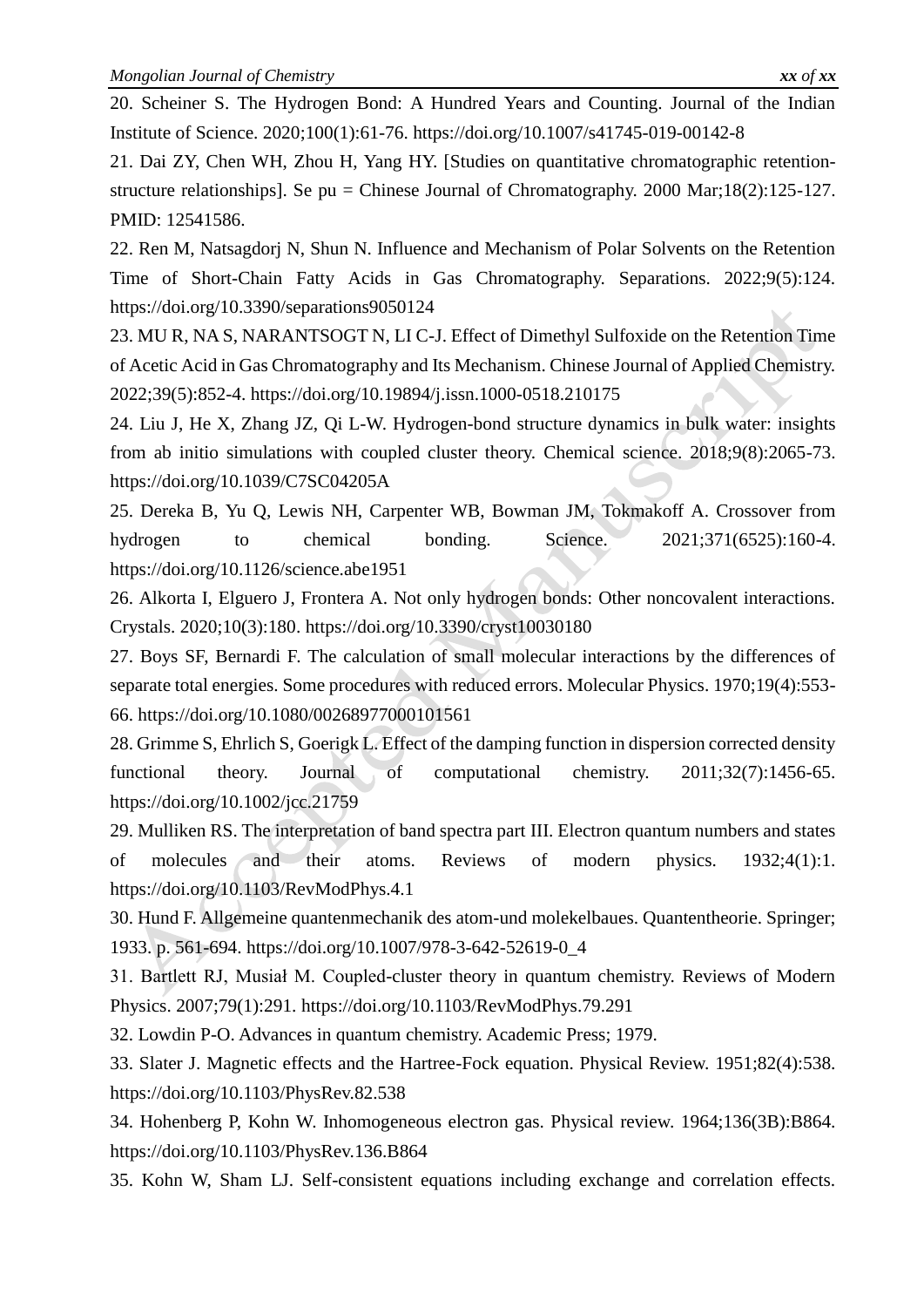Physical review. 1965;140(4A):A1133. https://doi.org/10.1103/PhysRev.140.A1133

36. Pauli W. Die allgemeinen prinzipien der wellenmechanik. Quantentheorie. Springer; 1933. p. 83-272. https://doi.org/10.1007/978-3-642-52619-0\_2

37. Leach AR, Leach AR. Molecular modelling: principles and applications. Pearson education; 2001.

38. Chrayteh M, Huet TR, Dréan P. Microsolvation of myrtenal studied by microwave spectroscopy highlights the role of quasi-hydrogen bonds in the stabilization of its hydrates. The Journal of Chemical Physics. 2020;153(10):104304. https://doi.org/10.1063/5.0019957

39. Chen J, Min F-f, Liu L-y, Liu C-f. Mechanism research on surface hydration of kaolinite, insights from DFT and MD simulations. Applied Surface Science. 2019;476:6-15. https://doi.org/10.1016/j.apsusc.2019.01.081

40. Bilonda MK, Mammino L. Intramolecular hydrogen bonds in conformers of quinine and quinidine: An HF, MP2 and DFT study. Molecules. 2017;22(2):245. https://doi.org/10.3390/molecules22020245

41. Frisch MJ, Trucks GW, Schlegel HB, Scuseria GE, Robb MA, Cheeseman JR, et al. Gaussian 16 Rev. C.01. Wallingford, CT2016.

42. Klecker C, Nair LS. Matrix Chemistry Controlling Stem Cell Behavior. Biology and Engineering of Stem Cell Niches. Elsevier; 2017. p. 195-213. https://doi.org/10.1016/B978-0-12- 802734-9.00013-5

43. Frisch MJ, Pople JA, Binkley JS. Self ‐ consistent molecular orbital methods 25. Supplementary functions for Gaussian basis sets. The Journal of chemical physics. 1984;80(7):3265-9. https://doi.org/10.1063/1.447079

44. Hariharan PC, Pople JA. The influence of polarization functions on molecular orbital hydrogenation energies. Theoretica chimica acta. 1973;28(3):213-22. https://doi.org/10.1007/BF00533485

45. Glendening E, Reed A, Carpenter J, Weinhold F. NBO Version 3.1. Google Scholar There is no corresponding record for this reference. 1998.

46. Singh DK, Jagannathan R, Khandelwal P, Abraham PM, Poddar P. In situ synthesis and surface functionalization of gold nanoparticles with curcumin and their antioxidant properties: an experimental and density functional theory investigation. Nanoscale. 2013;5(5):1882-93. https://doi.org/10.1039/c2nr33776b

47. Orozco M, Alhambra C, Barril X, López JM, Busquets MA, Luque FJ. Theoretical methods for the representation of solvent. Molecular modeling annual. 1996;2(1):1-15. https://doi.org/10.1007/s0089460020001

48. Lu T, Chen Q. van der Waals potential: an important complement to molecular electrostatic potential in studying intermolecular interactions. Journal of Molecular Modeling. 2020;26(11):1- 9. https://doi.org/10.1007/s00894-020-04577-0

49. Rohmann K, Kothe J, Haenel MW, Englert U, Hölscher M, Leitner W. Hydrogenation of CO2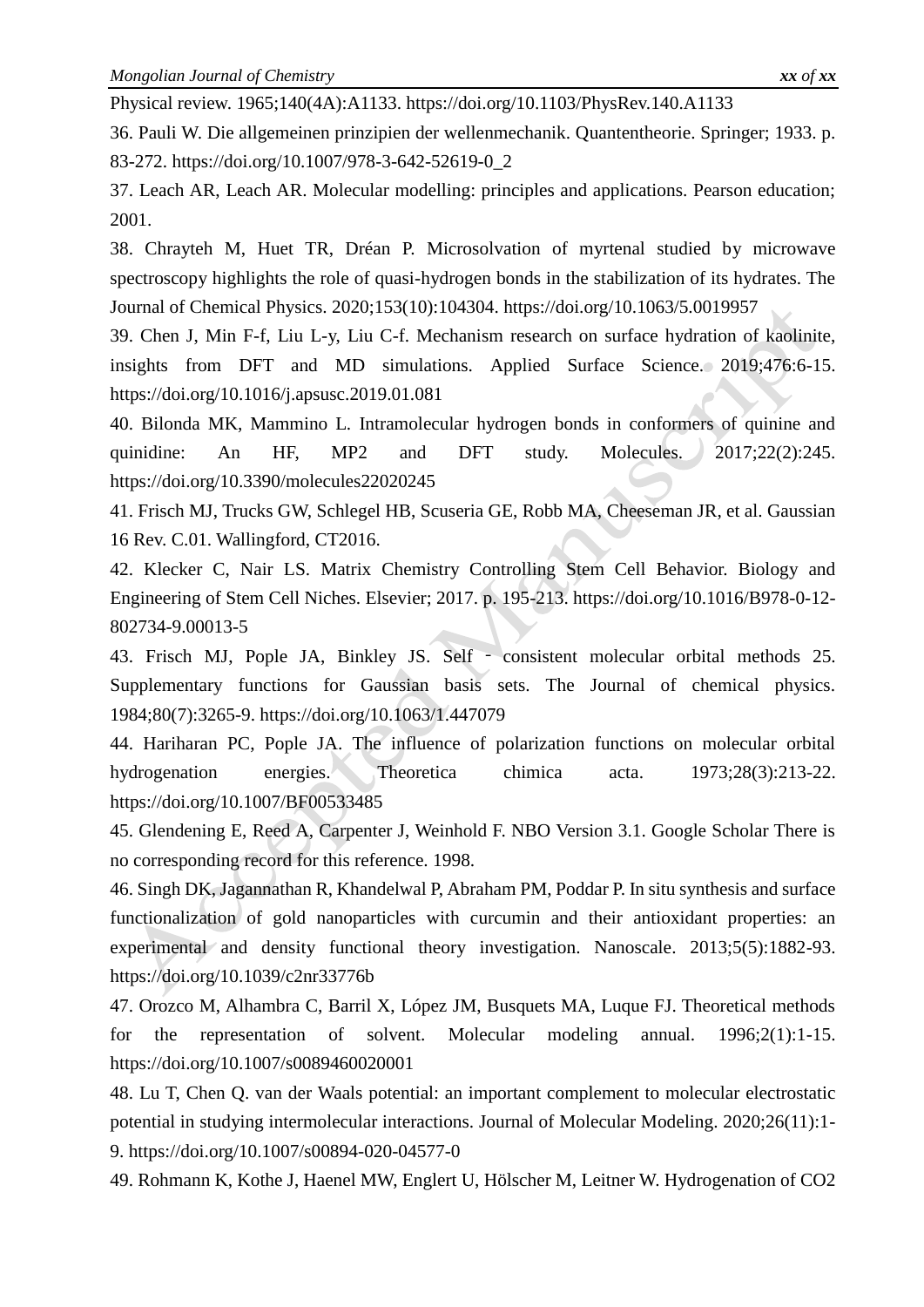to formic acid with a highly active ruthenium acriphos complex in DMSO and DMSO/water. Angewandte Chemie International Edition. 2016;55(31):8966-9. https://doi.org/10.1002/anie.201603878

50. Leonard J, Lygo B, Procter G. Advanced practical organic chemistry. CRC press; 2013.https://doi.org/10.1201/b13708

51. Mu L, Shi Y, Chen L, Ji T, Yuan R, Wang H, et al. [N-Methyl-2-pyrrolidone][C1-C4 carboxylic acid]: a novel solvent system with exceptional lignin solubility. Chemical Communications. 2015;51(70):13554-7. https://doi.org/10.1039/C5CC04191K

52. Safonova L, Pryakhin A, Shmukler L, Fadeeva YA. NMR studies of N, N-dimethylformamide mixtures with acetic acid and ethanol. Russian Journal of General Chemistry. 2009;79(2):246-51. https://doi.org/10.1134/S1070363209020133

53. van der Lubbe SC, Fonseca Guerra C. The nature of hydrogen bonds: A delineation of the role of different energy components on hydrogen bond strengths and lengths. Chemistry-An Asian Journal. 2019;14(16):2760-9. https://doi.org/10.1002/asia.201900717

54. Herschlag D, Pinney MM. Hydrogen bonds: Simple after all? Biochemistry. 2018;57(24):3338-52. https://doi.org/10.1021/acs.biochem.8b00217

55. Řezáč J, Hobza P. Ab initio quantum mechanical description of noncovalent interactions at its limits: approaching the experimental dissociation energy of the HF dimer. Journal of Chemical Theory and Computation. 2014;10(8):3066-73. https://doi.org/10.1021/ct500047x

56. Howard JC, Gray JL, Hardwick AJ, Nguyen LT, Tschumper GS. Getting down to the fundamentals of hydrogen bonding: Anharmonic vibrational frequencies of (HF) 2 and (H2O) 2 from ab initio electronic structure computations. Journal of Chemical Theory and Computation. 2014;10(12):5426-35. https://doi.org/10.1021/ct500860v

57. Fukui K. Recognition of stereochemical paths by orbital interaction. Accounts of Chemical Research. 1971;4(2):57-64. https://doi.org/10.1021/ar50038a003

58. Frey PA, Whitt SA, Tobin JB. A low-barrier hydrogen bond in the catalytic triad of serine proteases. Science. 1994;264(5167):1927-30. https://doi.org/10.1126/science.7661899

59. Cleland W, Kreevoy MM. Low-barrier hydrogen bonds and enzymic catalysis. Science. 1994;264(5167):1887-90. https://doi.org/10.1126/science.8009219

60. Hermansson K. Hydrogen bonds-on the move. HBOND2017, 10-14 Sept, Jyväskylä, Finland2017. https://doi.org/10.1016/B978-0-12-820042-1.00015-8

61. Wolters LP, Bickelhaupt FM. Halogen bonding versus hydrogen bonding: a molecular orbital perspective. ChemistryOpen. 2012;1(2):96-105. https://doi.org/10.1002/open.201100015

62. Lewars EG. The concept of the potential energy surface. Computational Chemistry. Springer; 2016. p. 9-49. https://doi.org/10.1007/978-3-319-30916-3\_2

63. Ma J, Liu Y, Xie M-x. Interaction between three isoflavones and different isomers of human serum albumin. Spectroscopy and Spectral Analysis. 2012;32(1):1-6. http://dx.chinadoi.cn/10.3964/j.issn.1000-0593(2012)01-0001-06